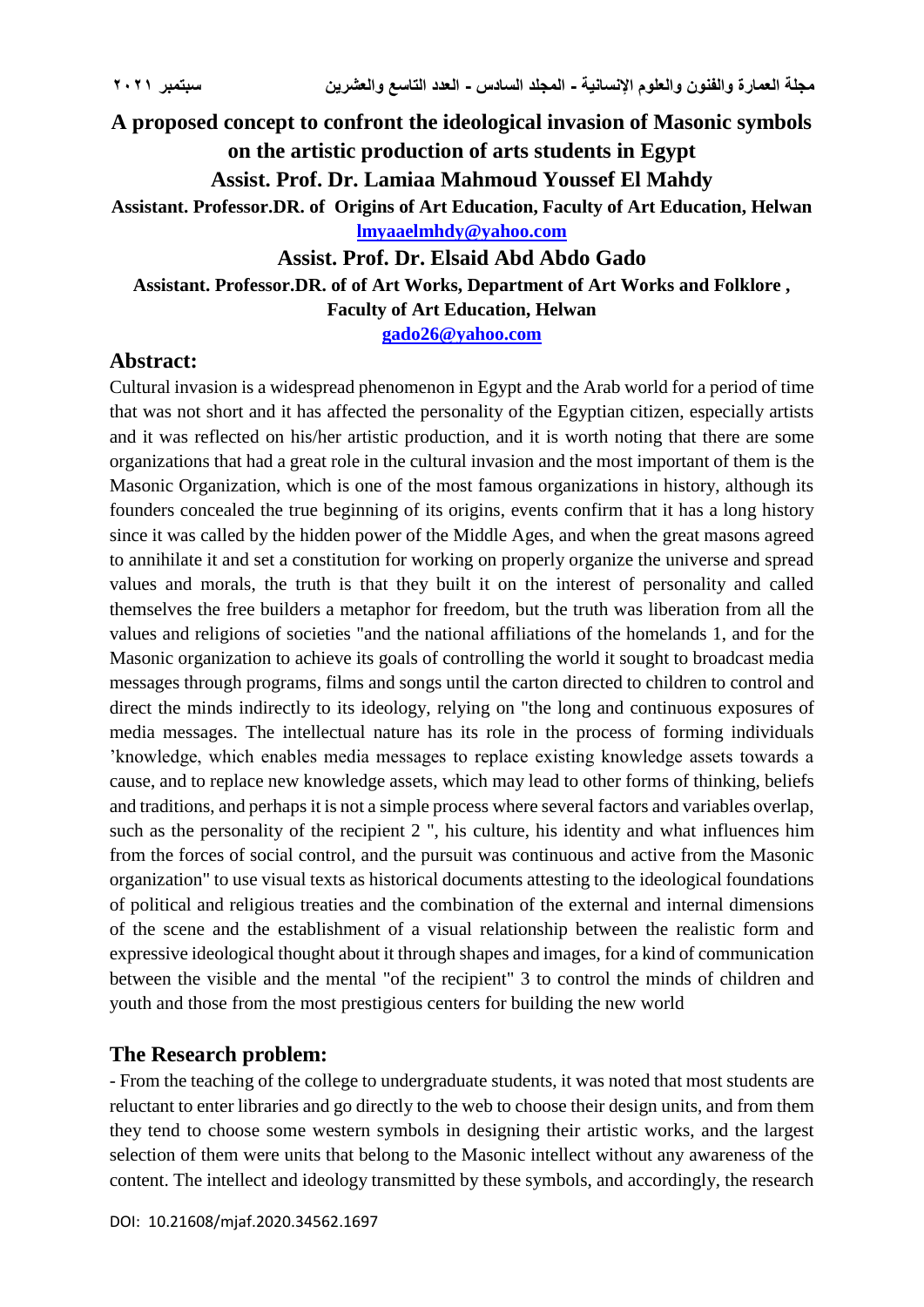problem is determined by the fact that, despite the many studies that address the issue of intellectual security, which aim to reduce the ideological invasion of symbols and their impact on students of art colleges, however, those studies have not been able to limit the use of these phenomena. Symbols in designs of students of art colleges in various fields.

## **The research problem is determined in the following questions:**

Q. Does a student of the College of Art Education know the ideological dimensions of the Masonic dogma?

Q. Does the visual content of the symbol have a greater impact on the student of the College of Art Education than his ideological and ideological affiliations?

Q: Are there differences between designs of artworks for students who have been subjected to the definition of the quality of symbols and their ideological and intellectual affiliation and those who were inspired by ideological symbols busy with artistic interests without knowing their ideology?

Q How can you control the choices of a student of art education for Masonic symbols from which the designs of his artistic production are inspired?

### **Research assumptions: - the research paper assumes that:**

The lack of knowledge of the College of Artistic Education of Masonic beliefs, and their goals and ideology.

The visual content of the symbol has a greater impact on the student of the College of Art Education than the ideological affiliations.

 There are differences between designs of artifacts for students who were subjected to the definition of the quality of symbols and their ideological and intellectual affiliation and those who were inspired by ideological symbols busy with artistic interests without knowing its ideology.

 Introducing students to the Masonic symbols is not sufficient to limit the ideological invasion, but rather requires setting a concept for cultural implantation in order to support the intellectual security of students of the Faculty of Art Education.

### **The research aims:**

 Identify the cultural awareness of the student of the College of Art Education on the ideology of Masonic belief symbols.

 Explanation of the reasons for the spread and success of the ideological conquest of Masonic belief symbols.

 Discover the role of introducing students to Masonic dogmas and their ideology on their choices for designing artistic products.

Supporting the theory of intellectual security for students of the Faculty of Art Education to limit the invasions of Masonic symbols, not their artistic product.

### **The research importance:**

The importance of the research lies in what it covers from an important topic on the local and scientific scene where there is no affiliation, and what the research seeks to confront the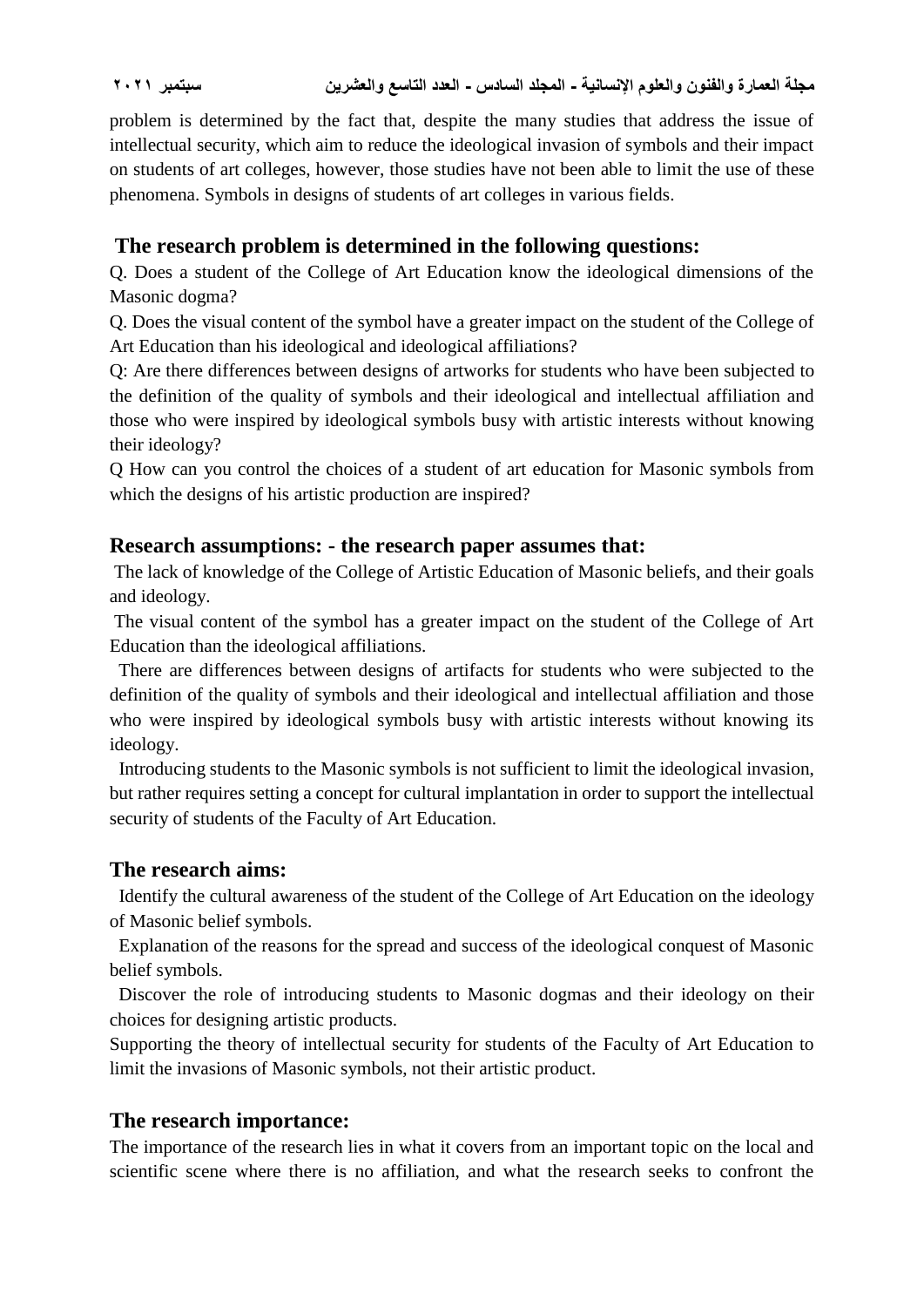Masonic cultural invasion, which spread easily and quickly through means of communication, especially through the Internet and penetrated into the designs of artistic works for art education students, where the research sought to prepare the teacher of education of future art who has the ability to establish a generation's identity and sensitize him to the Masonic intellectual conquest.

## **Research methodology:**

- The research follows the descriptive, analytical and deductive approach, which is based on displaying and analyzing international Masonic slogans, drawings and symbols and devising the doctrinal and political intent of them, and in the practical framework the applied experimental approach where the problem is addressed after ensuring the validity of its causes and its impact on student designs.

## **Search limits: - Search is limited to**

Two divisions of the third year students in the Faculty of Art Education for the academic year 2019/2020.

Masonic belief symbols and their effect on the art and thought of art crafts for the student of the Faculty of Art Education.

A proposed concept based on cultural implantation to support the theory of intellectual security for the student of the Faculty of Art Education to limit the ideological invasion of Masonic symbols on artistic production.

Survey the search tools

Intellectual security -Theory of cultural implantation - Masonic symbols - ideological invasion.

# **Practical framework:**

**Firstly,** a questionnaire form (Masonic symbols): A questionnaire was designed for a sample of students of the College of Art Education, the band for the third to identify the cultural awareness of the student of the College of Art Education with the ideology of Masonic beliefs and to know the extent of the impact of the cultural invasion of Masonic dogmas symbols on a student of the College of Art Education adopted in the achievement. Validity of the questionnaire, which means its ability to measure what was set for it on the apparent honesty and the extent of its representation of the points that it wants to measure by presenting the initial questionnaire to the panel of arbitrators from the faculty members of the Faculty of Art Education, then the questionnaire was distributed to each division 24 copies were given to the third year undergraduate students at the Faculty of Art Education, Helwan University, then the questionnaire was redistributed again after 15 days to calculate the stability of the questionnaire, by calculating the correlation coefficient using the (Siberman) equation and it was found that it equals 0.86

**Secondly,** an experiment on undergraduate students: - A practical experiment has been applied to develop designs suitable as artistic works inspired by international symbols on the same ethnic people who have been applied to the questionnaire form by a division as a control group. Presenting some Masonic dogmatic symbols and explaining the ideological concept to them and introducing students to the intellectual significance of their symbols and goals, from trying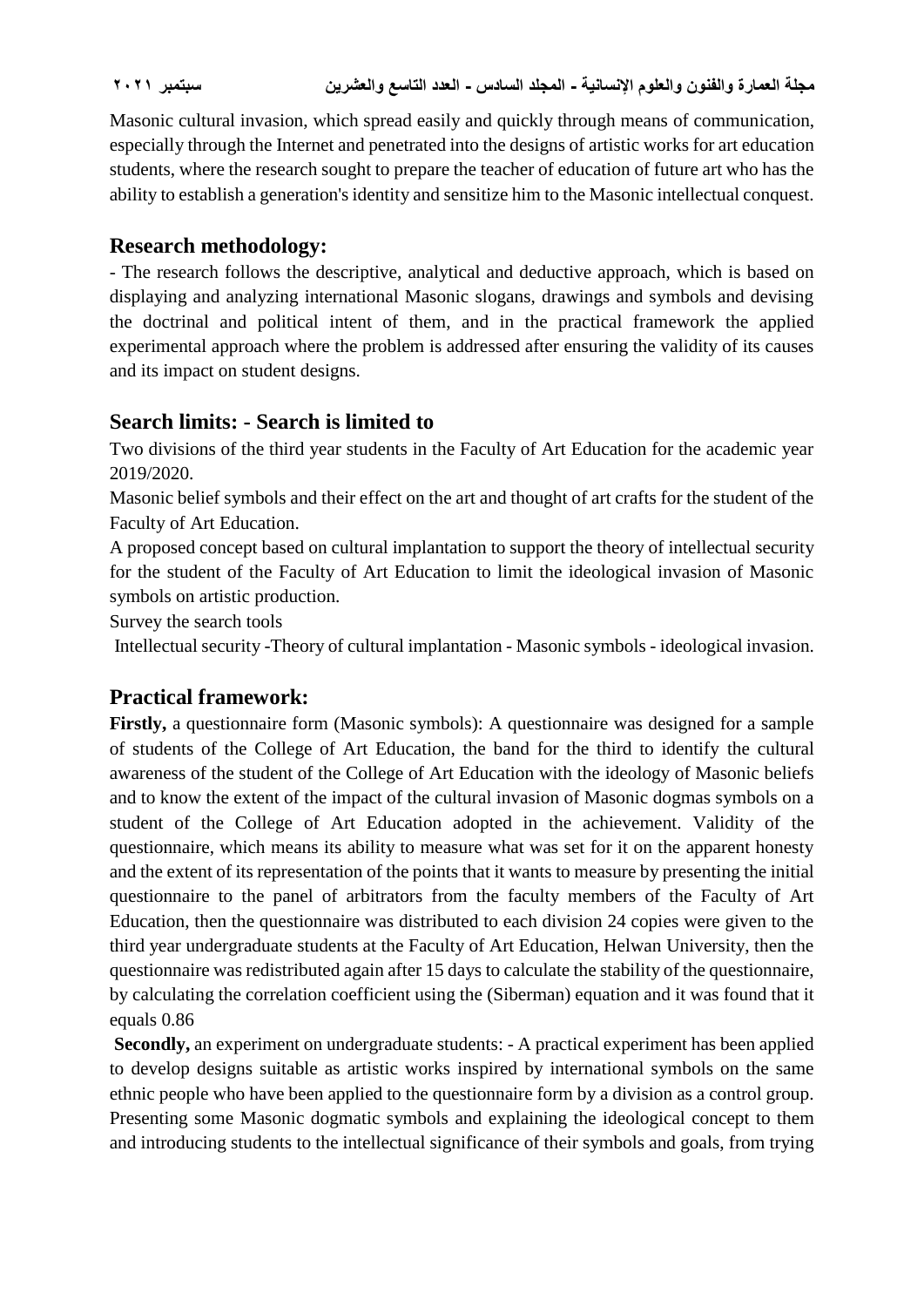to dominate the world and demolishing ideologies, nationalities, policies and religions for individuals to build a new world led by Masons.

### **Analysis of the results of the experiment:**

- It is clear from the previous table, which was divided into Jezzine, a special part for designs for the artistic works of the research sample for the control group of the third group students who were not identified with Masonic symbols, and a special section for the designs of technical works for the research sample. The experimental group of the third group students who were identified Masonic symbols and their ideas, and the result of the experiment showed that 1- The students of the control group that were not introduced to Masonic symbols, their goals and their source when they were directed to make designs of artistic works inspired by international arts mixed with them, the matter of Masonic symbols and almost all their designs are inspired by Masonic dogmas symbols of the form  $(1)$  to the form  $(24)$ , believing that they are universal arts, signs and symbols that do not touch the Egyptian identity or thought of the symbol of the horn of the devil and the Masonic eye that sees everything and the crossed Masonic cross and the triangle and the man symbol of the free masons, the official emblem of Freemasonry and the cow indicating the end of time and the two-snake wand symbolizing Hermes, who has a great place for the Masons masters, being the first inventor of the rite of affiliation with Freemasons, the rituals were borrowed from the secret forums established by Hermes, and this was confirmed by the results of the questionnaire of Freemasonry symbols, whereby students were unaware of Freemasonry symbols and their hidden meanings and goals, and they used them ignorantly. They used some international symbols from India and China and Assyrian and Greek symbols and others to design busy works of interest, but it is worth mentioning that the researchers were surprised that there are some students that have used some Masonic symbols such as the twowand mace which is one of the most important and well-known Masonic symbols in Figure 41 and 42 which sound the alarm as there are those who chose the symbols of Masonic beliefs with awareness and understanding of them.

## **Third, developing a vision for cultural implantation to enhance intellectual security for students of the Faculty of Art Education.**

 Based on the results of the Masonic Symbols Questionnaire, one of the most important results of which was the ignorance of the Masons symbols, their ideas and goals, and a mistaken belief of some students that they have knowledge of them, and based on the results of a practical research experiment for the designs of artistic works, which were among the most important results of the students 'use of Masonic symbols in their designs, as they are universal symbols originating from ancient civilizations due to their ignorance of their ideology and goals. There are students who got acquainted with Masonic symbols and their ideas and goals were explained and yet they used them in their designs and they are aware of this. The visual images of Freemasonry symbols overwhelmed its belonging and identity. Therefore, it was necessary to develop a vision to support the student's intellectual security.

The results of the research: Based on the analysis of the theoretical framework, the results of the questionnaire, and the practical experience, the results of the research confirmed the validity of the assumptions, as 1-The student's knowledge of the College of Art Education of Masonic